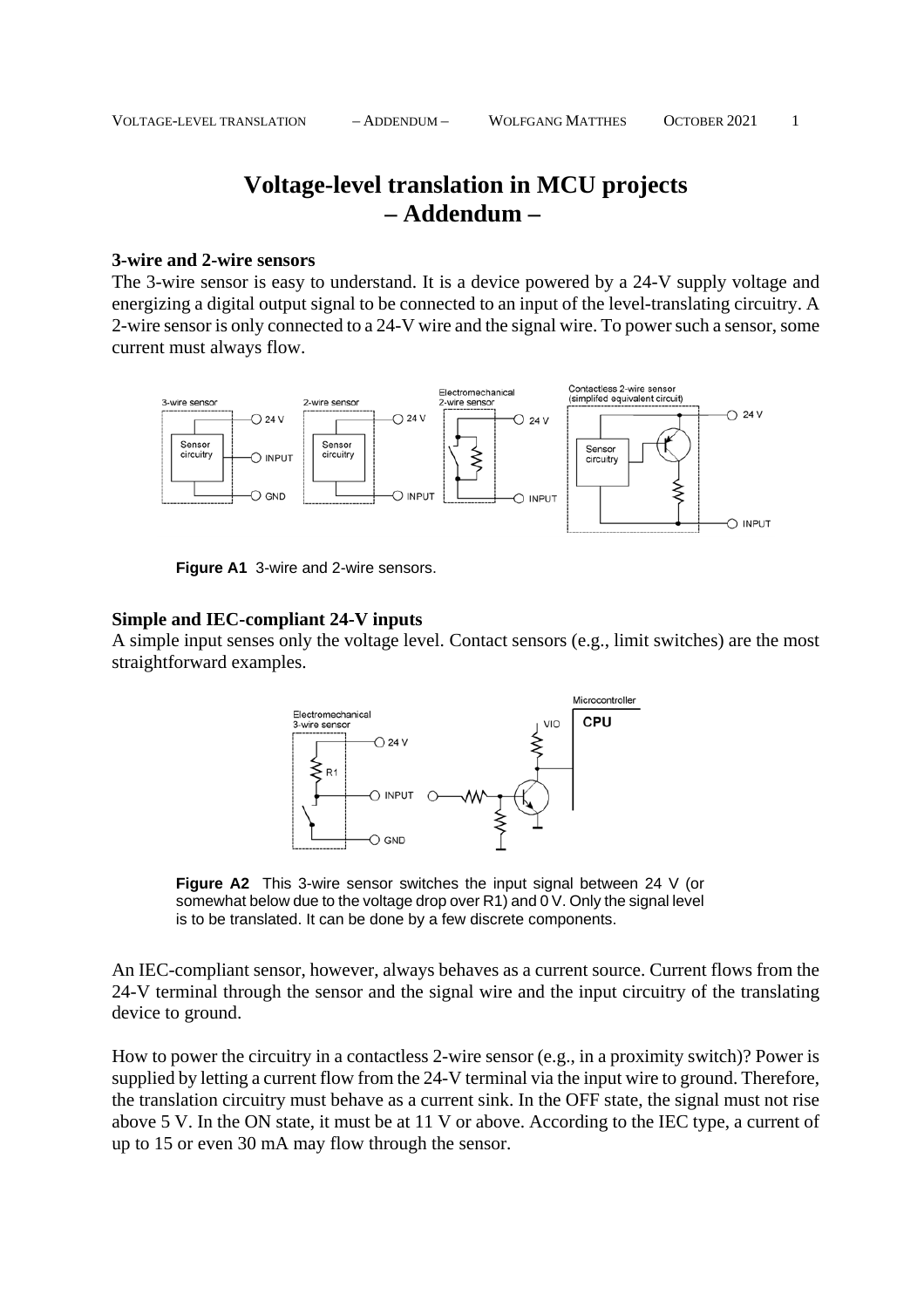#### VOLTAGE-LEVEL TRANSLATION – ADDENDUM – WOLFGANG MATTHES OCTOBER 2021 2



**Figure A3** Here, some internals of the MAX22190 Octal Industrial Digital Input IC are shown ([22]). The circuitry resembles Figure 14 in the printed article. However, it is supplemented by provisions to detect a broken wire or a short to ground. The sensor must source some current, even if in the OFF state. Hence the contact is paralleled by a resistor RS, ensuring a minimum current flow. So, no current at all will indicate a wire break fault condition.



**Figure A4** Powering a 2-wire sensor. The sensor's circuitry may be seen as an equivalent series resistance causing a voltage drop because of the flowing current. This is the sensor's supply voltage (VDD).

#### **A simple worst-case analysis**

It will be something like a calculation on the back of an envelope. Let us assume a 24-V supply voltage varying between 18 and 40 V and a current limit of 5 mA. To make things not too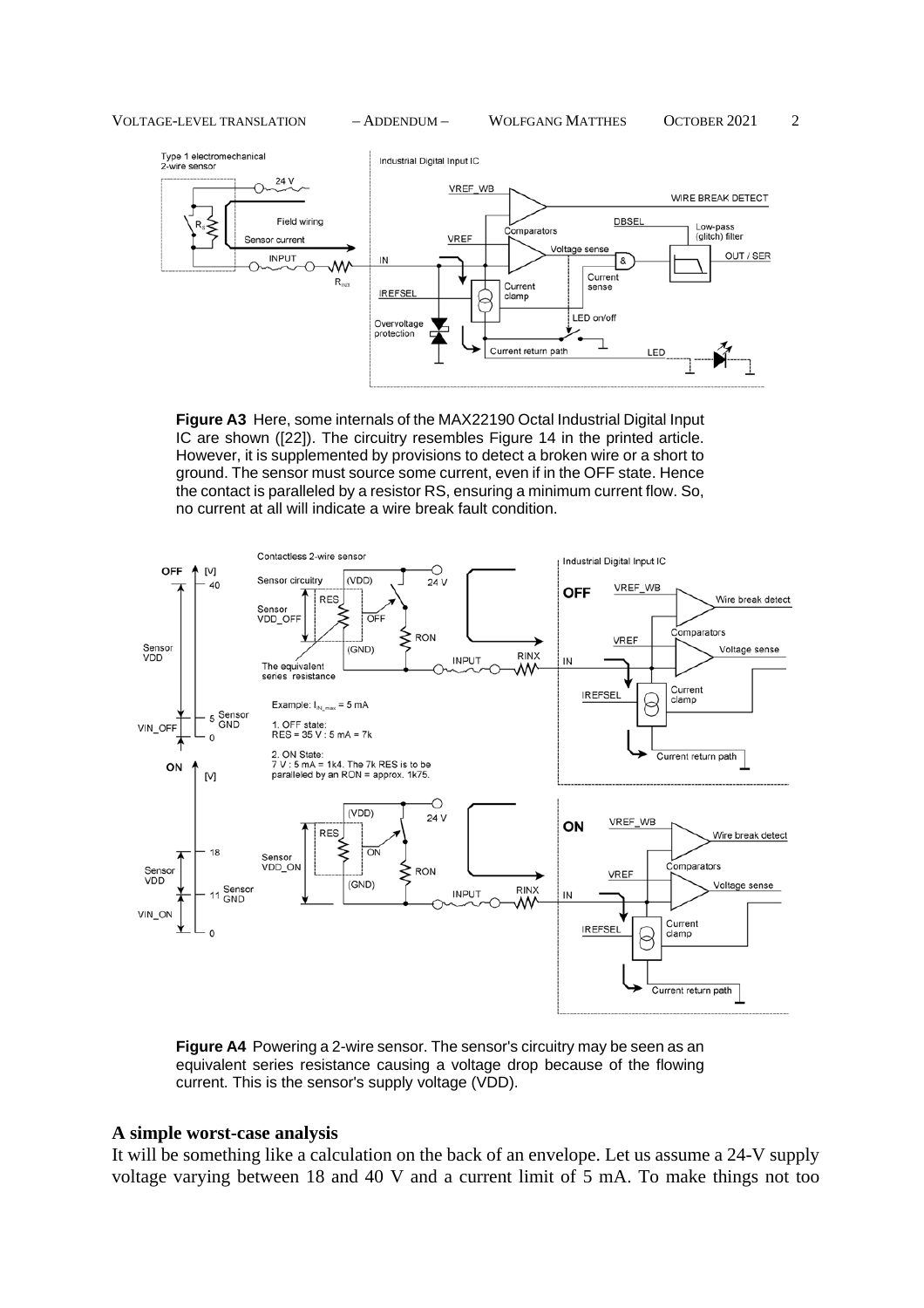VOLTAGE-LEVEL TRANSLATION – ADDENDUM – WOLFGANG MATTHES OCTOBER 2021 3

complicated, we will furthermore neglect the input series resistors RINX (that are mandatory for these ICs).

In the OFF state, the current flows only through the equivalent series resistance RES. The voltage drop must be large enough so that the voltage at the input terminal is well below the maximum VIN OFF ( $V_{\text{II}}$ ) voltage of 5 V (as stipulated in IEC61131-2). The worst case occurs if the sensor is fed with 40 V. Thus the voltage drop must become 35 V, yielding an RES =  $35$  V :  $5$  mA =  $7$ kOhm.

In the ON state, the sensor's circuitry will activate an additional parallel resistance RP to decrease the voltage drop. It must be reduced so that the voltage at the input terminal is well above the minimum VIN\_ON ( $V<sub>IH</sub>$ ) voltage of 11 V (as stipulated in IEC61131-2). The worst case occurs if the sensor is fed with 18 V. To guarantee a voltage drop of not more than 7 V, the resistance of the sensor must be reduced to  $7 V : 5 mA = 1.4 kOhm$ . To this end, the sensor must activate a parallel Resistor RP of approx. 1.75 kOhm.

The sensor's circuitry must be content with an intensively varying power supply. In our example, the supply voltage (VDD) corresponds to the voltage drop varying between 7 and 35 V and the current may plummet down to somewhat around 2 mA.

The power requirement of the sensor and the current-sinking capability of the translation device must fit together. For example, it will not work if the current clamp within the translation IC limits the input current to 2 mA while the sensor needs 5 mA.

## **IEC 61131-2 sensor types and operating regions**



**Figure A5** IEC 61131-2 type 1 operating regions. Type 1 concerns mechanical contacts and 3-wire sensors drawing a comparatively high quiescent current.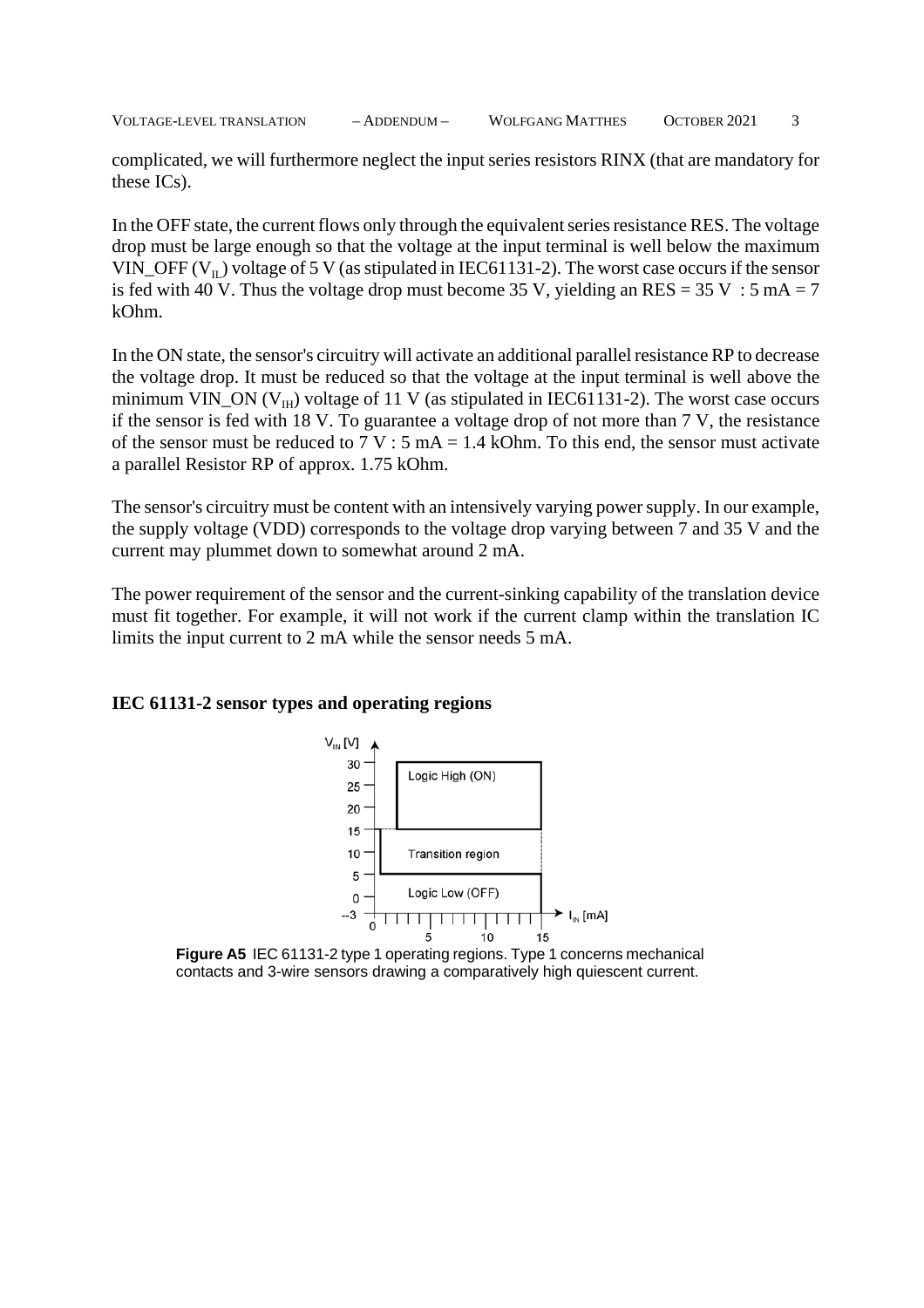

**Figure A6** IEC 61131-2 type 2 operating regions. Type 2 relates to 2-wire sensors with a somewhat increased power consumption, for example, 2-wire proximity switches according to IEC 60947-5-2.



**Figure A7** IEC 61131-2 type 3 operating regions. Type 3 has been defined to support 2- and 3-wire sensors with reduced power consumption.

## **The microcontroller-CPLD combo**



**Figure A8** Sometimes, it may be advantageous to employ a CPLD as the first stage of level conversion outside of the microcontroller. Refer, for example, to [32] to [34].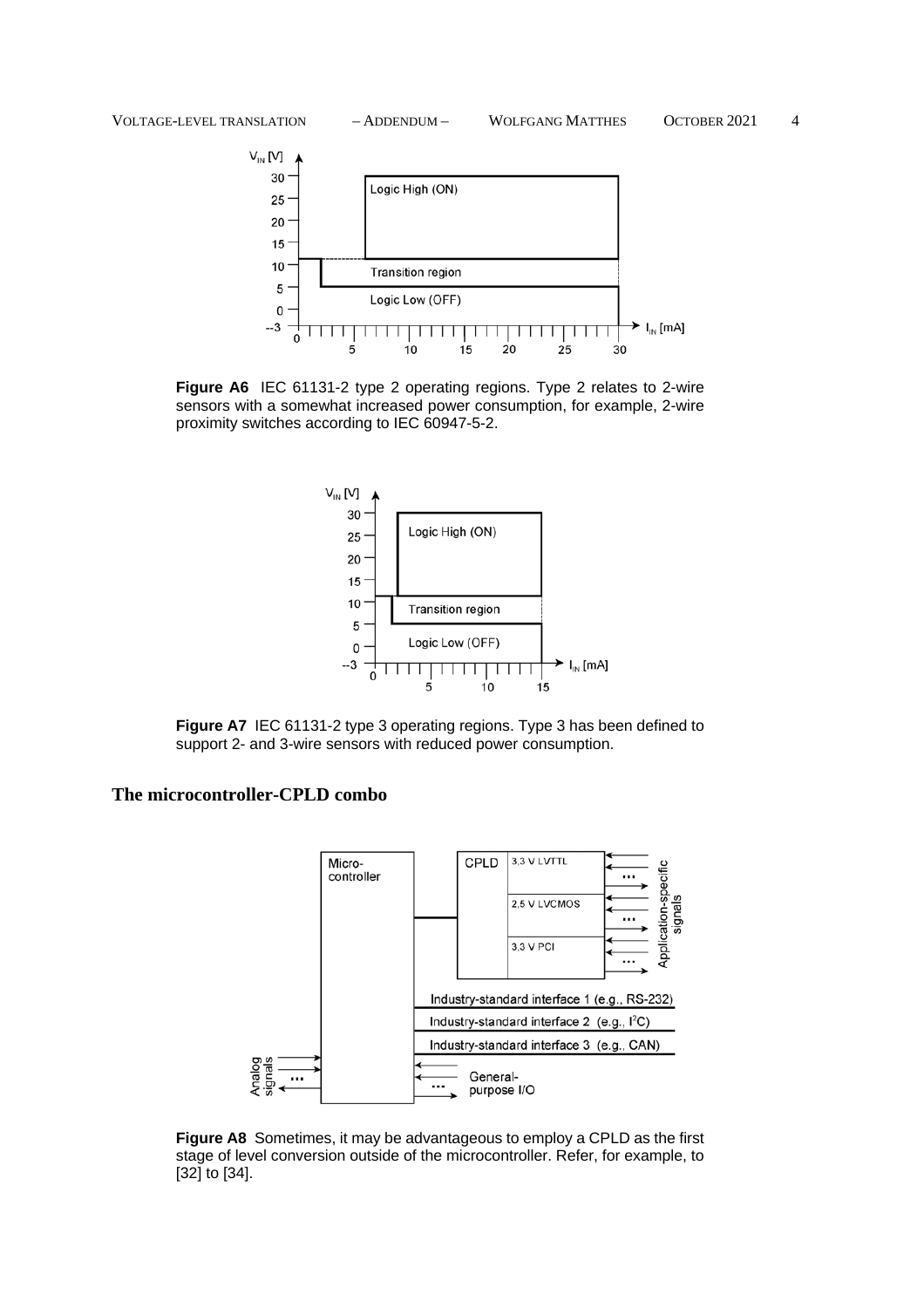The IOs of some CPLDs are grouped in banks having their own VIO supply voltage. Thus, for example, the 1.8-V or 2.4-V signals of the microcontroller can be translated to 2.5-V LVCMOS levels, 3.3-V LVTTL levels, and so on. Besides, the CPLD may swallow up most of the glue logic that otherwise would be spread over the PCB. Occasionally, the CPLD may accommodate even a coprocessor.



**Figure A9** Combining a microcontroller and a CPLD. Here, an evident, straightforward architecture is shown.

The principal question is which device is the master. In the first variant, it is the CPLD. The microcontroller is only used for initialization, diagnostics, communication, and the human-machine interface (for example, implemented by an LCD together with some keys and LEDs). In a second variant, the microcontroller is the master. It executes the application-specific software. The CPLD is merely an auxiliary device for level translation, marshalling, glue logic, and so on. Occasionally, it may accommodate even an accelerator or coprocessor.

The most straightforward approach is to connect all the microcontroller's signals that are to be translated to the CPLD, regardless of whether they belong to an industry-standard or peripheral interface (think of SPI, asynchronous interfaces, or the IOs of a counter-timer unit) or are to be used as programmable IOs. Thus the CPLD will be something like a patch or marshalling panel. It is, however, just as obvious to connect interface signals directly to the translation circuits.

Concerning the programmable IOs connecting the microcontroller to the CPLD, I recommend contemplating some sort of architecture (in contrast to pure application-specific wiring, like between the components on a conventional PCB). Typical examples would be a data bus accompanied by some control and status signals or a simple shift register interface. The details may be application-specific; the basic ideas could be adopted from the typical bus systems of the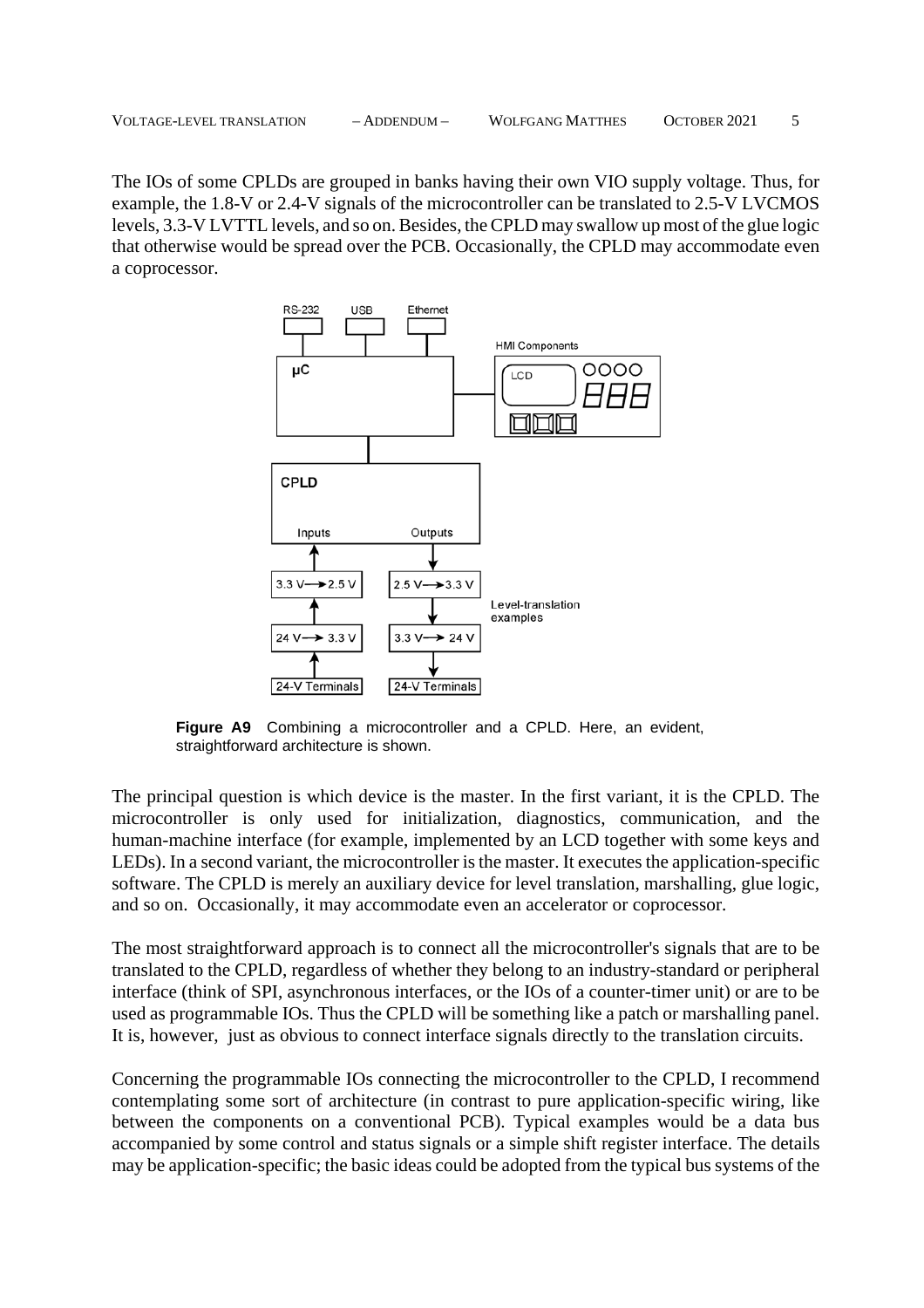early microprocessors (think, for example, of Intel's 8051 or Motorola's 6800), from asynchronous SRAMs, and the like. For simple shift register interfaces, see also Figure 11 in the printed article.

The rationale behind this recommendation is that you will have to work with two different development environments, and you would certainly not want to be urged to modify the microcontroller software when changing something in the CPLD and vice versa. It goes without saying that true hardware-software co-design is state of the art. To be able to switch seamlessly between hardware and software requires, however, to move to FPGAs and their development environments, which are considerably more demanding (and expensive).

## **The 24-V companion – an educational example**

A 24-V microcontroller or CPLD would be a densely packed small PCB. When the basic architecture has been defined and the functional units developed, it is only a question of PCB design and manufacturing. Therefore, my own experiments had begun not with a tiny IOT module but with somewhat larger PCBs, one for each basic functional unit. The philosophy behind this approach and some of the modules I have described already in *Circuit Cellar* articles ([35], [36]).



**Figure A10** An experimental IoT platform assembled from a microcontroller module (1), a CPLD module (2), and a voltage-translation module (3) dubbed the 24-V companion, connected to a 24-V indicator board (4). To run loopback tests, a cable connects an output port to the indicator board and an input port.

The microcontroller module carries an operating and display panel, thus constituting an HMI device. The CPLD module contains a Xilinx CoolRunner XC2C384 CPLD and an SRAM 256k • 16. The 24-V companion supports 24 inputs and 24 outputs, grouped in six 8-bit ports. The companion has a parallel logic interface, comprising 48 signals, that can be, via the so-called multi-purpose connector, attached to the CPLD module or appropriate microcontroller modules. The multi-purpose connector has been mentioned in my article [35]. The interface between the microcontroller and the CPLD comprises 16 signals that may be used for application-specific wiring. I prefer, however, a somewhat architected solution with an 8-bit data bus and up to 8 control and status signals. The 24-V indicator board is a purpose-built auxiliary device displaying the status of 24 output signals, grouped in three ports of eight. It consists essentially of 24-V LED signal lamps wired to headers. All components are mounted in the front panel of a sloped enclosure.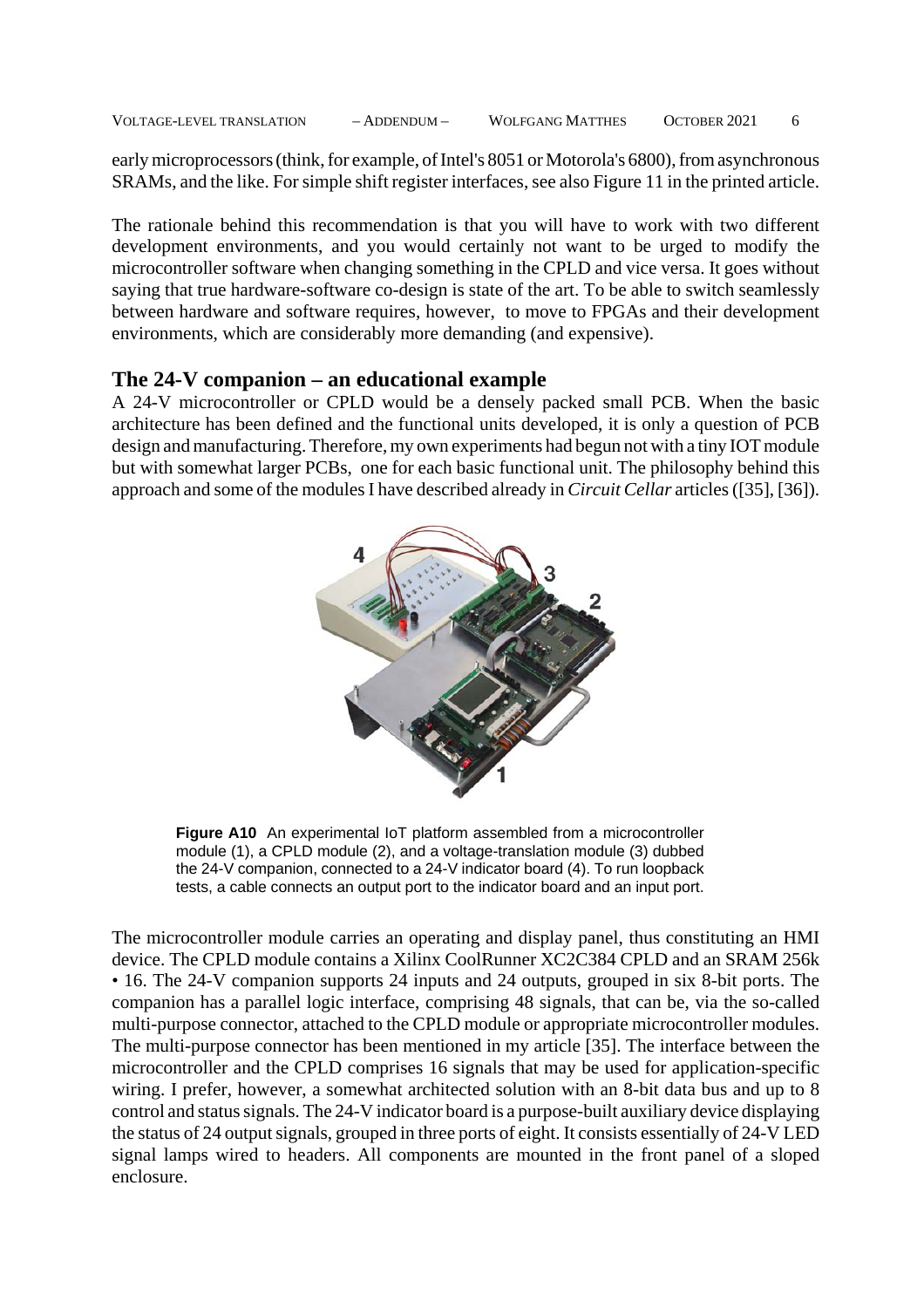#### VOLTAGE-LEVEL TRANSLATION – ADDENDUM – WOLFGANG MATTHES OCTOBER 2021 7



**Figure A11** One of the companion's three input ports. The RT outputs may be connected to LEDs. Without LEDs, they must be connected to ground to close the current return paths. The translator's configuration is to be set via jumpers on the PCB. DB0CONF, DB1CONF select the time constant of the glitch filter. VTCONF selects the input trip point (CMOS or IEC61131-2). REFCONF1 to 3 are connected to reference resistors for current limiting. The current limit may be set between 0.5 and 6 mA.

Input translation is done in two stages, from 24 V to 5 V by a MAX31915 ([D6]) and from 5 V to 3.3 V by a 74LV8T245 ([D19]). Translation ICs with parallel interfaces have been chosen because the companion should preferably be attached to a CPLD.



**Figure A12** One of the three output ports.

The output stages are straightforward ULN2803 Darlington drivers. To ensure definite signal levels even when no module or load is attached, the logic and 24-V signals are connected to pull-down and pull-up resistors, respectively.

#### **Integrated level translators**

Our block diagrams – in the printed article and here – are based on actual data sheets. They have been, however, considerably simplified and redrawn to illustrate the essential principles of operation. Who wants to know more, we refer to the data sheets, whitepapers, and application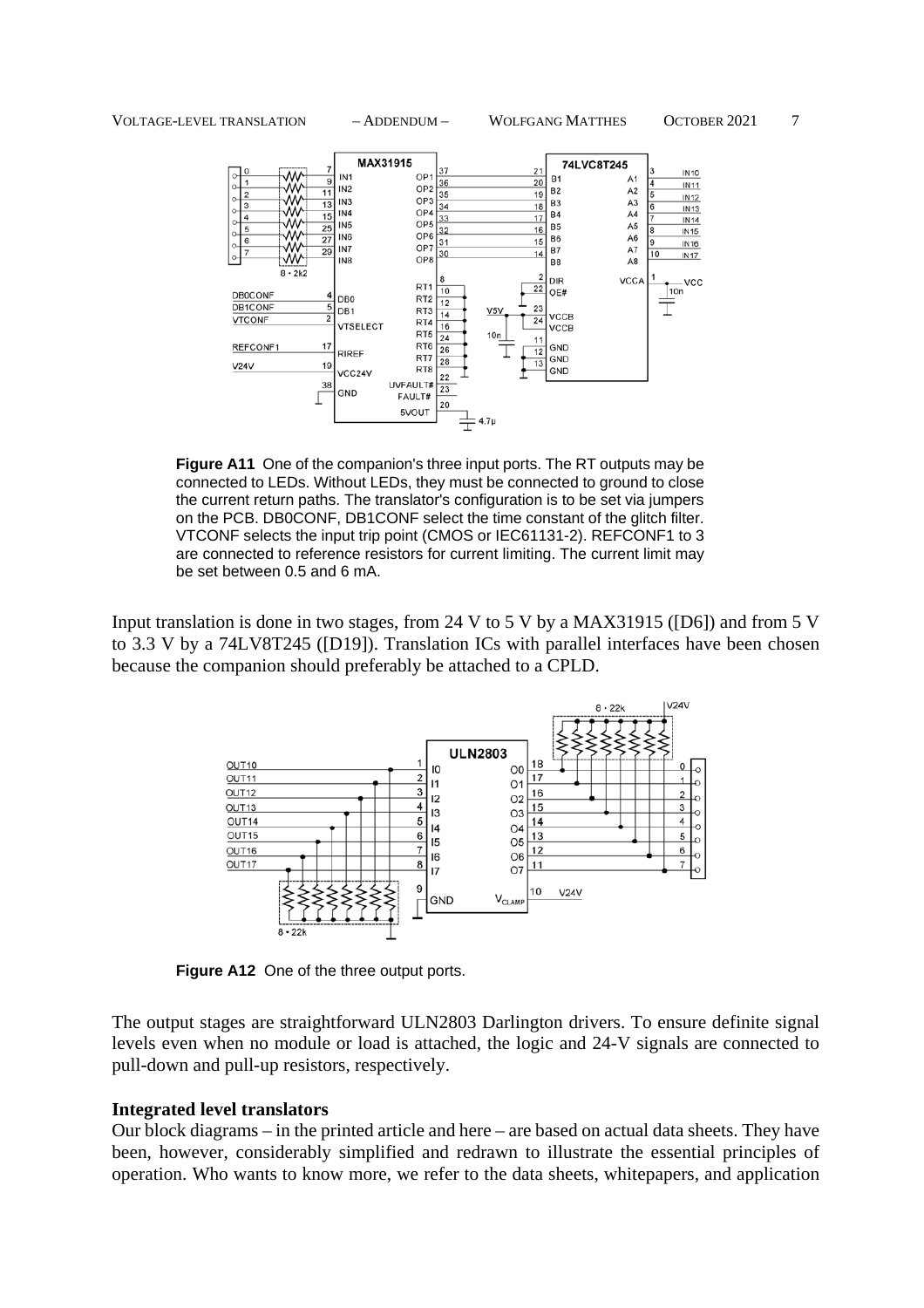notes of the semiconductor manufacturers. The references [24] to [31] and [D1] to [D19] are thought of as introductory examples.

#### **Simple 24-V logic**

Some decades ago (we speak of the Fifties and Sixties), control equipment manufacturers offered transistorized pluggable modules performing logic functions, like gates, flip-flops, counters, and so on. The modern equivalents are essentially very small PLCs, down to programmable relays. Occasionally, however, the need arises to implement hard-wired logic functions at the 24-V level without resorting to PLC programming. The problem can be solved by developing application-specific modules or by tinkering with diodes, transistors, driver modules, and so on. Manufacturers know this need and offer appropriate building blocks. As an alternative solution, we propose the 24-V CPLD.



**Figure A13** Diode logic to implement AND and OR functions. The V330 is a quad high-side driver IC (smart power solid state relay), driving resistive or inductive loads connected to ground ([D20]). To invert signals, we can make use of transistor stages, low-side driver ICs or solid-state relay modules.



**Figure A14** Only a few examples of appropriate modules (from Weidmueller, Wago, and Appoldt). Above all, they are mechanical building blocks to clip onto DIN rails. More or less craftwork is required to implement the desired functions. (a) and (b) show modules with diodes. (c) connects a pluggable PCB to the field wiring. (d) is an uncommitted module to accommodate application-specific components. The rear connector of (e) allows to insert an application-specific PCB or to attach external circuitry via a ribbon cable. A 24-V CPLD may have, for example, a form factor similar to (a) or (c).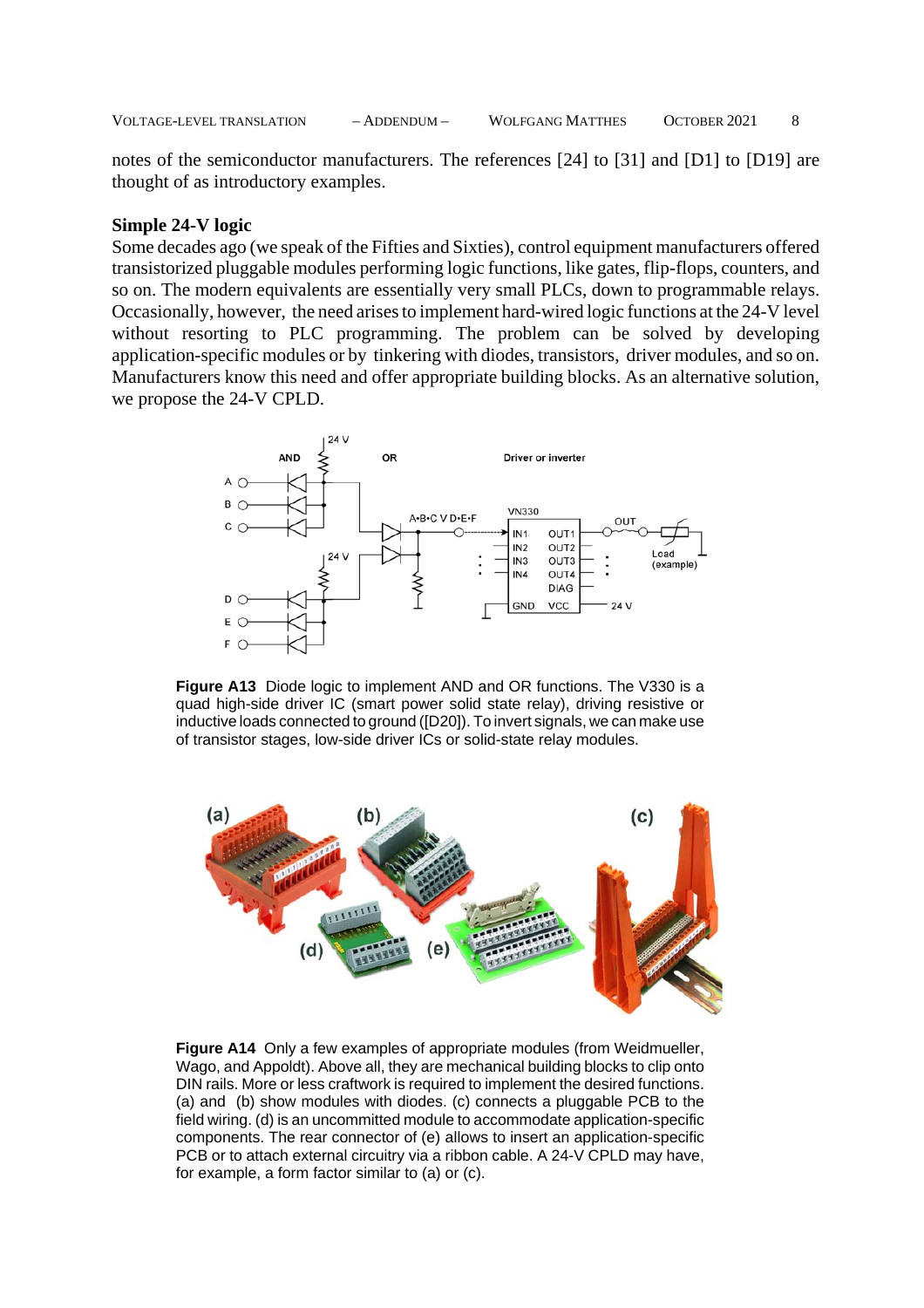

**Figure A15** Supervising traffic light control – a considerably simplified but plausible example of 24-V logic. NS = North/South, WE = West/East.

A sophisticated AI-based system controls the traffic lights on an intersection. What must never occur is that all the green lights on the intersection lanes switch on simultaneously. Here, all red lights will switch on if this fault occurs. Improvements are obvious. For example, a timing relay could, after an appropriate time period, disable all the lights. Thus the traffic may resume whereby the drivers have to heed the right of way as stipulated in the traffic regulations. A microcontroller-CPLD combo could do much more than a few logic gates. For example, it could take over the traffic light control and keep the traffic going by an unsophisticated and stupid but guaranteed error-free algorithm.

#### **Isolation**

IC manufacturers recommend inserting the isolation between the translator circuits and the processing platform (which is typically a microcontroller or an FPGA).



**Figure A16** A parallel interface with isolation devices inserted. For an example refer to [D10].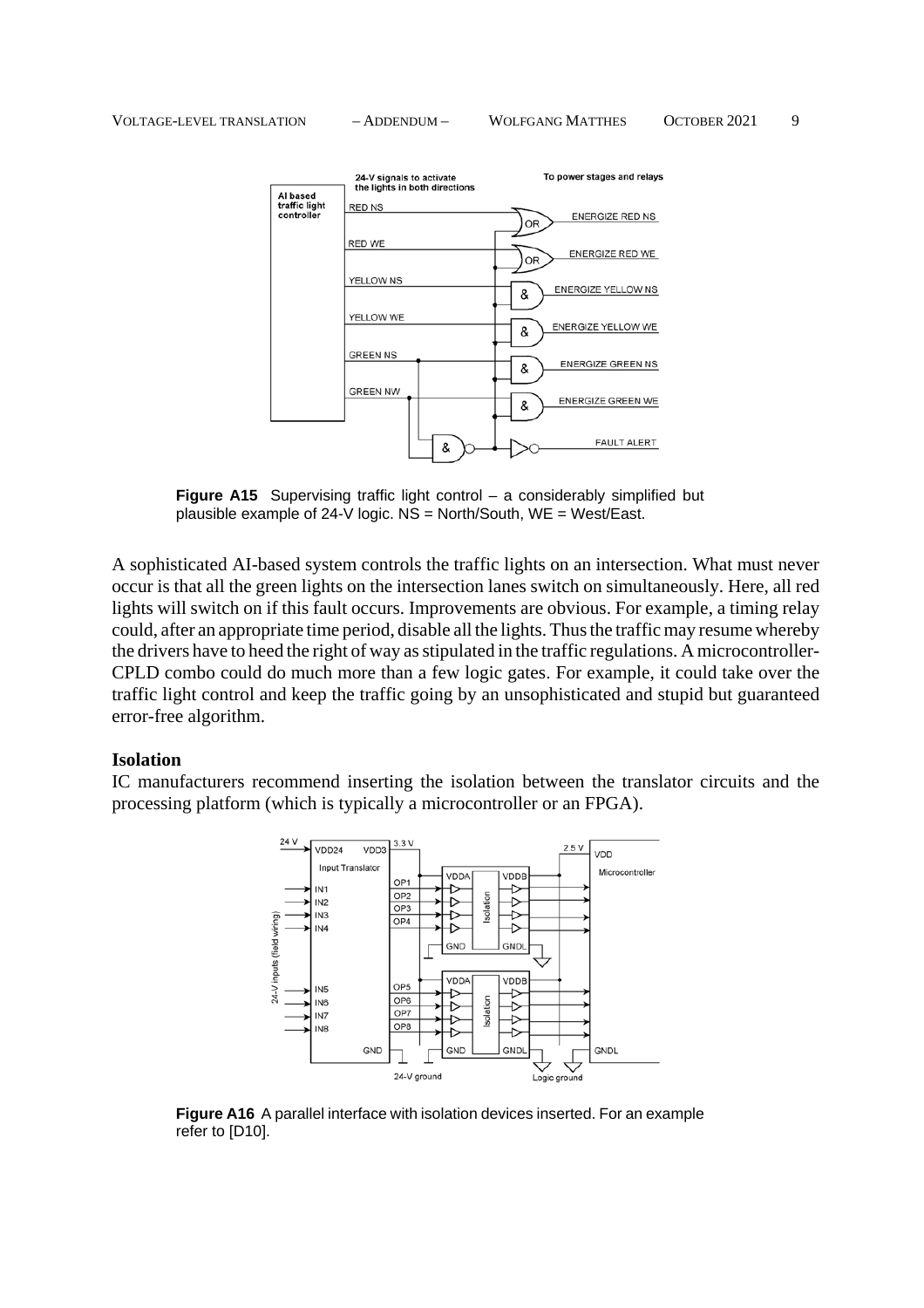

**Figure A17** This input translator has an SPI interface confined to read the input states (input serializer). Isolation is done by one IC supporting both SPI signal directions. For an example refer to [D1].



**Figure A18** This is an example of a shift register interface, supplemented by further inputs and outputs. Here, the isolation circuitry is shown as one building block. In practice, it must be implemented by two or more appropriate ICs. For examples of shift register interfaces refer to [D14] to [D16].



**Figure A19** When designing tiny modules, like our 24-V microcontrollers and CPLDs, the number of components is to be minimized to keep the PCB small and to ensure high reliability. Therefore, it may be advantageous to connect the whole module to the field wiring ground and isolate only the power supply and the external interfaces. In some cases, the transformers of the DC/DC converters and the Ethernet PHY could provide sufficient isolation.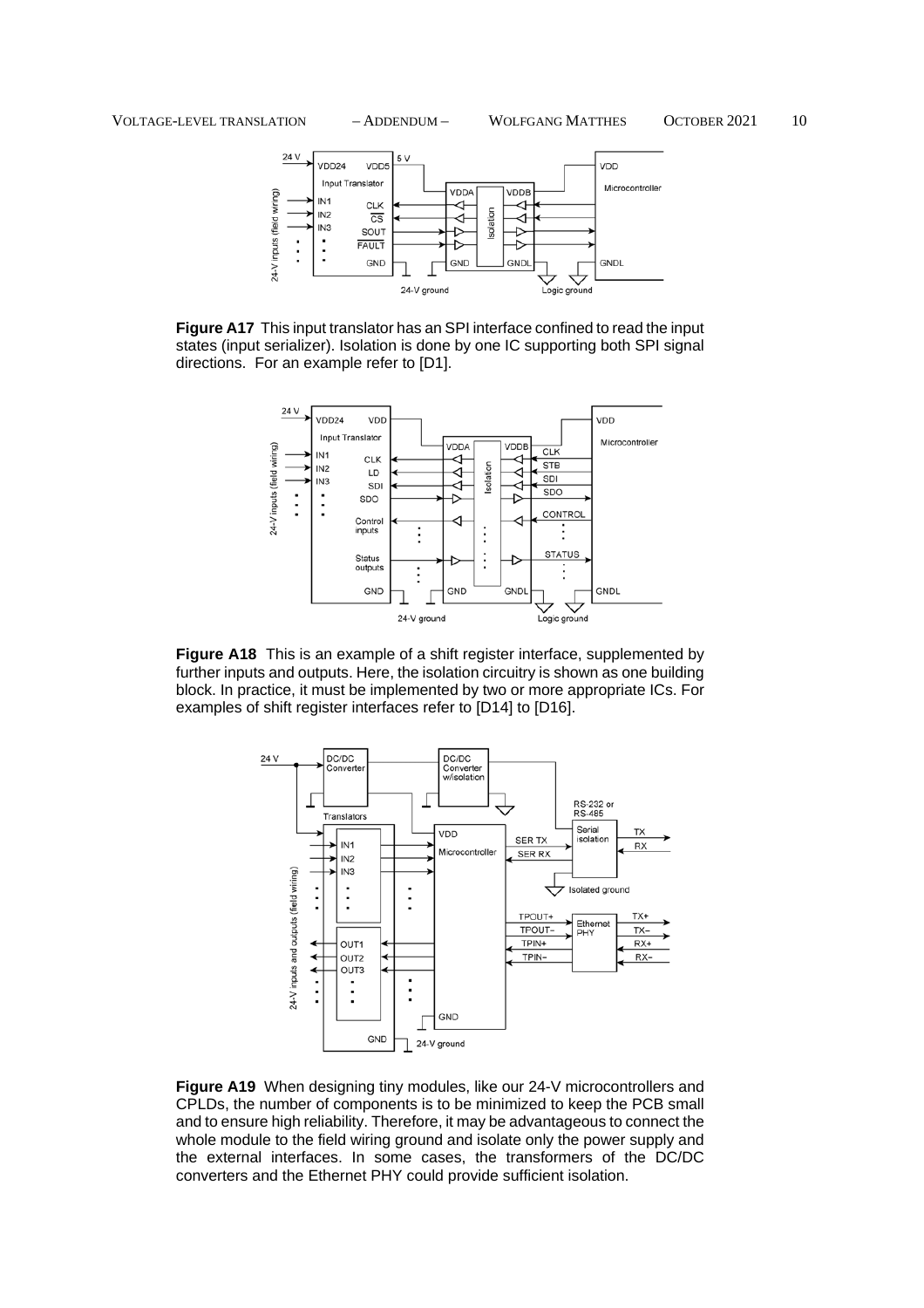| <b>VOLTAGE-LEVEL TRANSLATION</b><br>$-$ ADDENDUM $-$ | <b>WOLFGANG MATTHES</b> | OCTOBER 2021 |  |
|------------------------------------------------------|-------------------------|--------------|--|
|------------------------------------------------------|-------------------------|--------------|--|

## **Translation with discrete components**

Level translation problems can be solved with discrete or SSI components, such as Zener diodes, bipolar junction transistors (BJTs), field-effect transistors (FETs), and comparators. Zener diodes and MOSFETs are well-suited to translate 24-V to logic signals (down to 3.3 V or below). BJTs and comparators may be employed in both directions.

Designing with discrete components is an art in itself. Regrettably, today it is only seldom taught. Even textbooks which are otherwise excellent, deal with those topics quite sketchily. Here, we can only touch a few of the most basic circuits. For more, we refer to appropriate sources provided by the semiconductor manufacturers and the vintage literature.



**Figure A20** An IEC 61131-2 compliant input translated using Zener diodes ([37]).

The 4.7-V Zener begins to conduct if the input voltage exceeds approx. 5 V, thus guaranteeing a LOW level as long as the input voltage is less than 5 V. The 2.7-V Zener limits the input voltage of the 7414 Schmitt trigger. The 10k/2n2 combo acts as a low-pass or de-glitching filter.

## **Watch out for anomalous conditions at the inputs**

More intricate problems like ESD, power line interference, crosstalk, and so on we cannot discuss here. They are typical of true factory floor environments. When pursuing humble hobbyist or educational projects, the environment will not be that harsh. There are, however, two conditions you should consider even under those benign circumstances: The first is no signal at all, that is, an open input. The second is a high-impedance (tri-stated) signal. This condition may occur during initialization or as a consequence of faults. A microcontroller running self-tests, communicating via the network, and the like before initializing its output ports may cause such signals to float for a prolonged time. Under both conditions, you should guarantee your translation circuit sees a definite LOW or HIGH input level. Which of both levels to choose as the default depends on the particular application.

## **How to drive a BJT**

The decisive data sheet value is the Base-Emitter Saturation Voltage  $V_{BE(sat)}$ . Small-signal BJTs are rated typically between 0.7 V and somewhat above 1 V. To keep the transistor safely in the OFF state, the base-to-emitter-voltage should be kept well beyond  $V_{BE(sat)}$ , say, for example, at approx. 0.3 V. To switch it on, the signal source should deliver a voltage well above 1 V. Then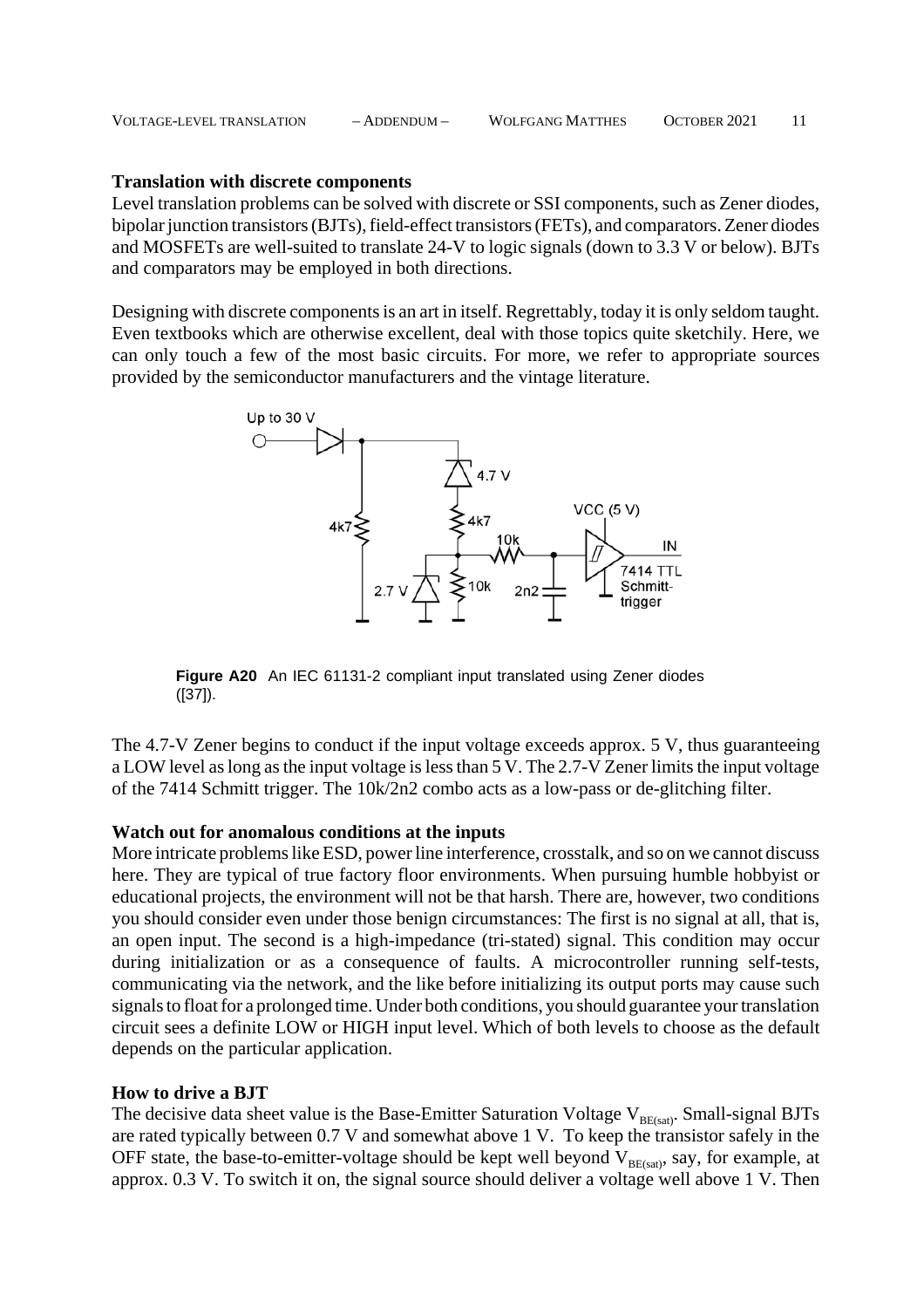the current path from the base to the emitter will behave like a diode operated in forward direction. Therefore, it is necessary to limit the base current. When no anomalous conditions will occur, especially when the signal source is a CMOS logic output, then the current–limiting resistor alone may suffice. It's value according to a proven rule of thumb:

(Signal voltage –  $V_{BE(sat)}$ ) divided by a tenth of the output current.

For 24-V inputs, however, you would be better off with the voltage divider, eventually combined with a Zener-based voltage limiter.



**Figure A21** Employing a BJT. The two most basic circuits. Some manufacturers offer transistors with a built-in current-limiting resistor or coupling/bleeder resistor combo ([38]).



**Figure A22** An application circuit translating 3.3-V signals to 24 V ([37]). The pull-up resistor keeps the transistor switched ON when the input is floating. Consequently, the VN330 will not energize the attached load.

## **The BJT switched ON**

The most important parameter is the Collector-Emitter Saturation Voltage  $V_{CE(sat)}$ . Small-signal BJTs have typical data sheet values around 0.2 V. However, to keep the voltage this low, the transistor must be operated in saturation, that is, overdriven by a base current sufficiently high. (Hence we divide the output current by 10 and not by the current-gain parameter  $h_{21E}$  or Beta in the data sheet.)

## **How to drive a MOSFET**

In contrast to the BJT, which is controlled by the base current, the MOSFET is controlled by the gate voltage. To keep the transistor safely in the OFF state, the gate-to-source voltage should be kept well below the Gate-Source Threshold Voltage  $V_{\text{GS(th)}}$ . Typical values are between somewhat under 1 V up to somewhat around 5 V. To switch the transistor on, you have to consider the minimum gate voltage that guarantees the data sheet value of the Drain-Source Resistance  $R_{DS(on)}$ .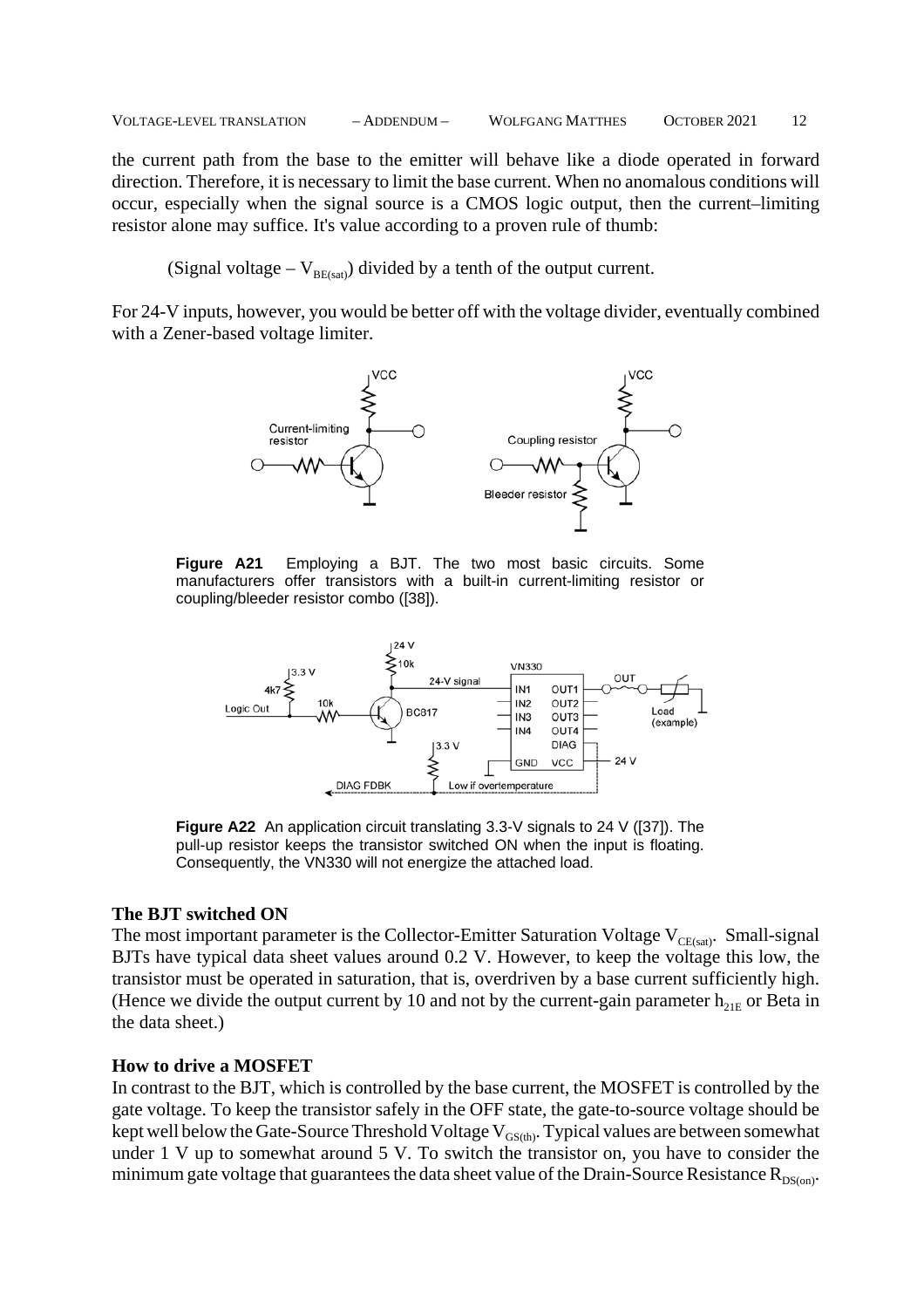10 V is a common value. Observe that the  $V_{GS(th)}$  data sheet value relates not to a transistor completely switched ON but to the transitional range between OFF and ON.  $V_{GS(th)}$  is often specified as a gate voltage permitting a mere weak drain current to flow (for example, as low as 250 µA).



**Figure A23** Employing a MOSFET. The most basic circuit.

#### **The MOSFET switched ON**

FETs are voltage-controlled variable resistors. The voltage drop  $V_{DS}$  between drain and source results from the drain current flowing through the drain-to-source resistance ( $V_{DS} = I_D \cdot R_{DS(0n)}$ ). So keep the gate voltage high enough and the drain current only as high as necessary.

#### **Level translation with comparators**

The comparator is a high-gain, non-feedback differential amplifier. The output should assume only one of two levels (Low or High), depending on the voltage difference  $V_{\text{DIFF}}$  between the inputs. Many comparator ICs have open-collector or open-drain outputs. The output voltage swing may be as large as the appropriate data sheet parameter permits; it does not depend on the comparator's supply voltage. Thus, for example, a comparator supplied with 24 V may output 3.3- V signals.



**Figure A24** Employing a comparator with an open-drain or open-collector output. The most basic circuit. The comparator's supply voltage  $V_{DDin}$ corresponds to the input signal level.

It seems straightforward to employ a comparator. Connect one input to the signal to be translated and the other input to an appropriate reference voltage, which may be provided by a simple voltage divider. There are, however, a few caveats. Here, we will only mention the two most important: the slew rate of the input signal and the input common-mode range.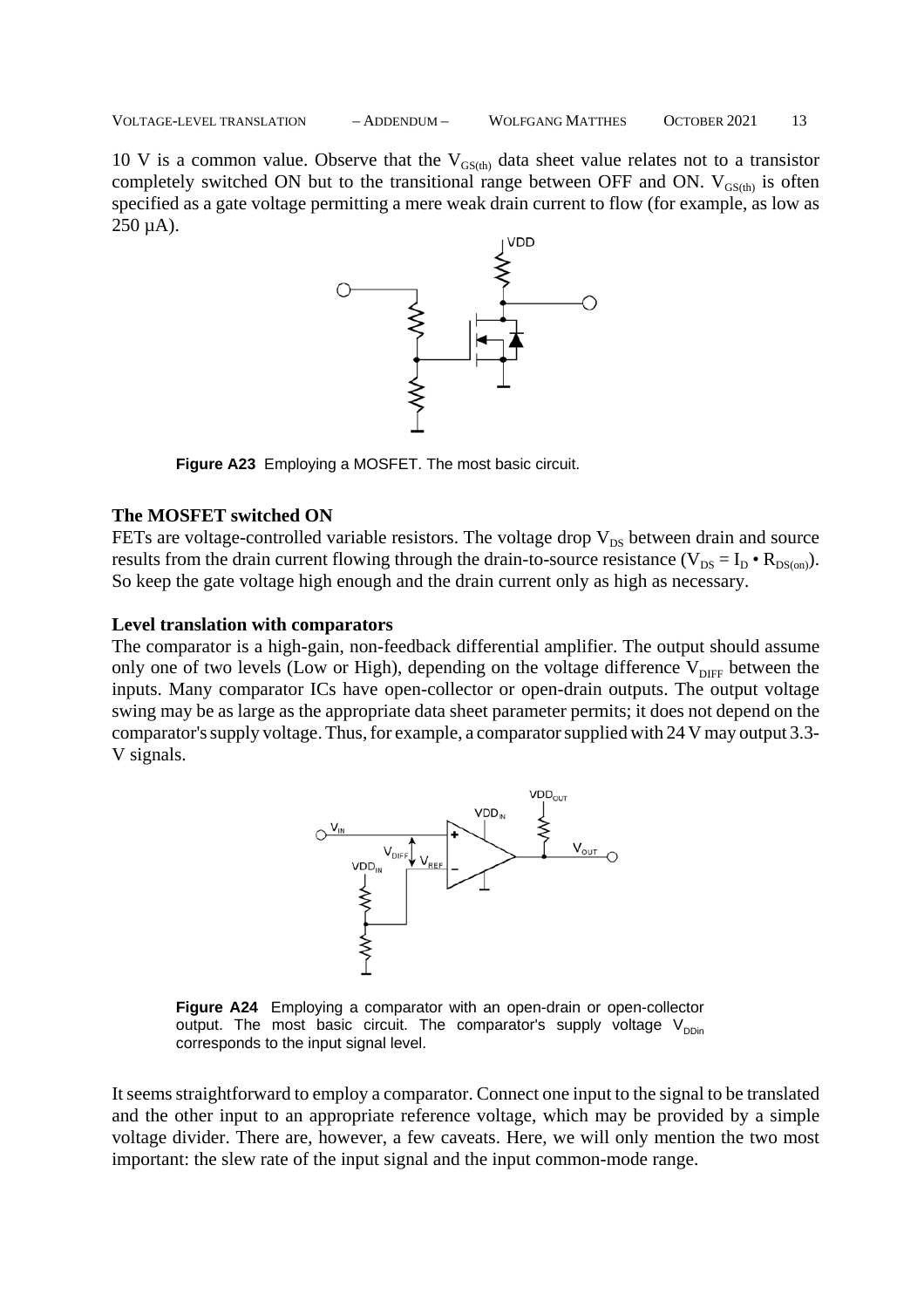A comparator has no built-in snap-action mechanism. The threshold effect results solely from the high voltage gain, causing even a small difference in input voltages to overdrive the amplifier. If this difference is very small, however, there will be no overdriving. Parasitic feedback effects could cause the output even to oscillate. On the other hand, if this so-called linear region is traversed fast enough, the comparator will find no opportunity to switch back and forth. Hence only a single signal edge will occur. Thus you have to consider the rise and fall times of the input signal. If they may be too slow, the simple circuit will not work properly. Well-proven remedies you will find in the literature, for example, the Schmitt-trigger circuit or to introduce a particular input behavior, called hysteresis ([39], [40]).

The input common-mode range is typically somewhat smaller (at least some hundreds of millivolts) than the voltage difference between both power supply terminals. This may be a problem if the negative power terminal is connected to the ground (single-ended operation). If the LOW level of your input signal is nearly equal to 0 V (for example, if it is driven by a CMOS logic output switching rail-to-rail), you should prefer a comparator that will function properly in such a case. This property is termed ground sensing in single-ended applications (or something like that).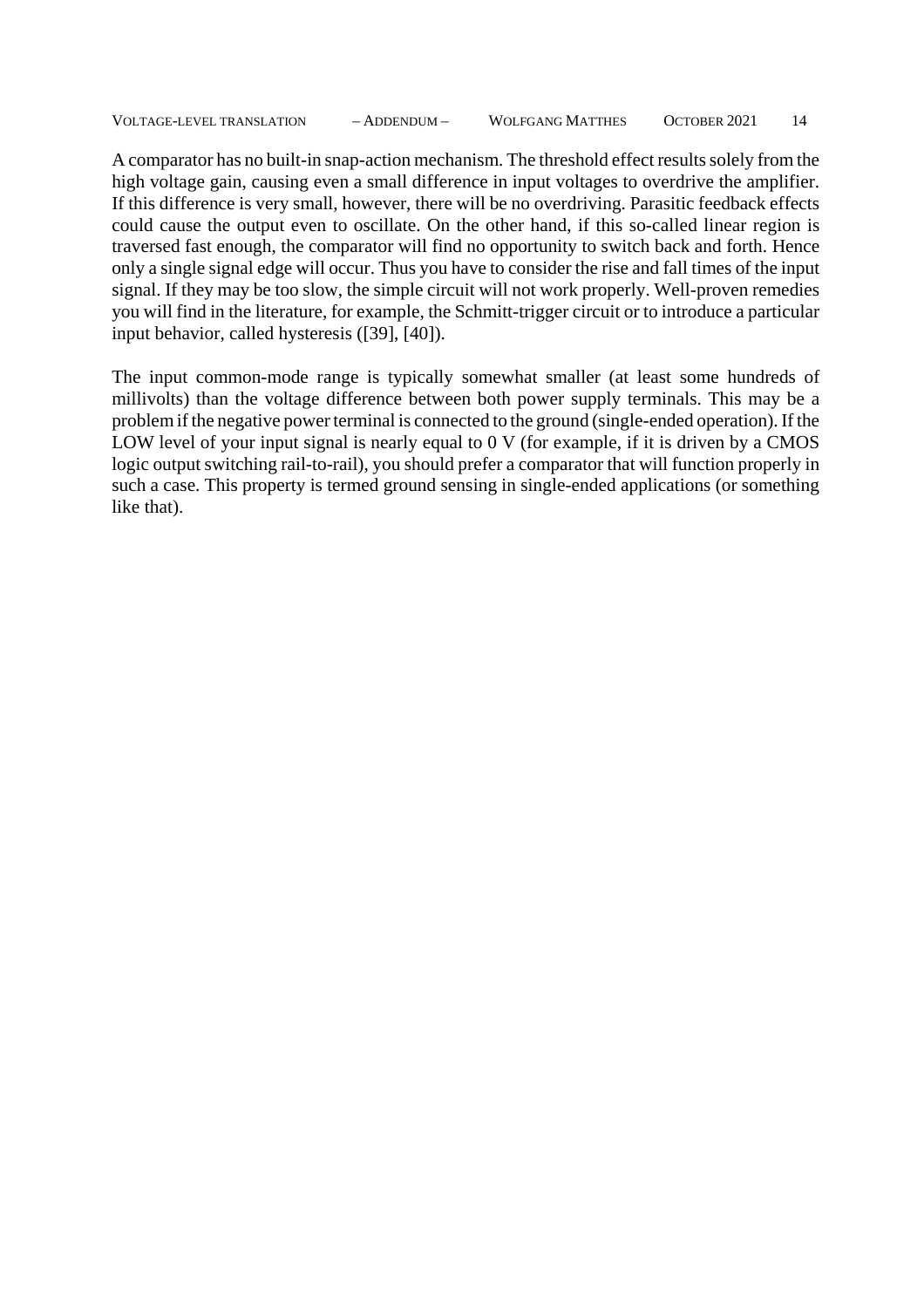# **References**

- [1] Lacoste, Robert: Voltage-Level Translation Techniques. Managing Mixed-Voltages. Circuit Cellar, Issue 365, December 2020, p. 68-74.
- [2] Matthes, Wolfgang: Emulation Legacy Interfaces. Do it with Microcontrollers. Circuit Cellar, Issue 327, October 2017, p. 14-23.

*Industrial PCs and I/O modules:*

- [3] Generation 4 Digital I/O Family Data Book. Form 727-190521. Opto 22, 2019. https://www.opto22.com/products/product-families/g4-i-o-family https://www.opto22.com/support/resources-tools/documents/0727-g4-digital-i-o-data-book https://documents.opto22.com/0727\_G4\_Digital\_IO\_Data\_Book.pdf
- [4] Titus, Jon; O'Hanlan, Tom: The Digital I/O Handbook. A Practical Guide to Industrial Input & Output Applications. Sealevel Systems, Inc., 2004. https://www.sealevel.com/product/ref101-the-digital-i-o-handbook-a-practical-guide-toindustrial-input-and-output-applications/
- [5] Pamux User's Guide. Form 726-080118. Opto 22, 2008. https://www.opto22.com/support/resources-tools/documents/0726-pamux-user-s-guide https://documents.opto22.com/0726\_Pamux\_Manual.pdf

## *PLCs:*

- [6] PLC Handbook. Practical Guide to Programmable Logic Controllers. Automation Direct, n.d. https://images.assetsdes.endeavorb2b.com/Web/PentonDES/%7B8b73761c-f553-49af-b cf0-4c62a178427d%7D\_PLC\_Handbook.pdf
- [7] Elavsky, Tom: A Condensed Guide to Automation Control. System Specification, Design and Installation. Whitepaper. AutomationDirect, n. d. https://cdn.automationdirect.com/static/press/Control-System-Design-white-paper.pdf
- [8] Kopczyk, Jonathan: Engineering Essentials: A Closer Look at the I's and O's of VFDs. Making use of the inputs and outputs on a VFD can prove very beneficial to an application. Machine Design, June 01, 2018. https://www.machinedesign.com/mechanical-motion-systems/article/21836794/engineer ing-essentials-a-closer-look-at-the-is-and-os-of-vfds
- [9] Purvis, Damon: The PLC Breaks Out! A new architecture takes advantage of technological advances to boost performance. Machine Design, April 30, 2021. https://www.machinedesign.com/automation-iiot/article/21162916/automationdirect-the -plc-breaks-out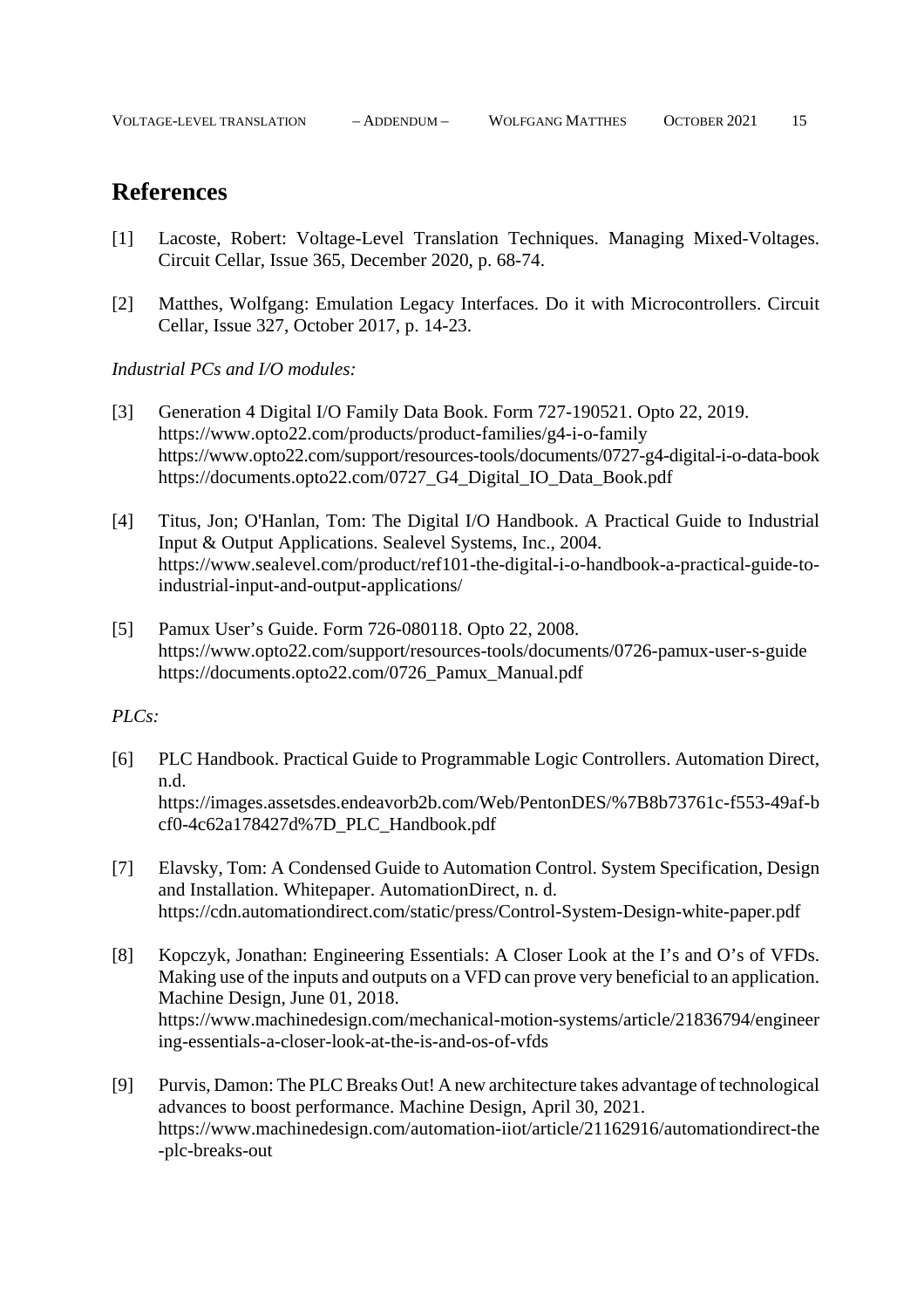[10] Controller PFC200 Data Sheet. Wago, 2019. https://www.wago.com/us/controllers-bus-couplers-i-o/controller-pfc200/p/750-8212 https://www.galco.com/techdoc/wago/750-8212\_dat.pdf

## *SELV/PELV:*

[11] Directive 2014/35/EU, Electrical safety: low-voltage electrical equipment / IEC 60950:1991-09. https://eur-lex.europa.eu/legal-content/EN/TXT/?uri=celex%3A32014L0035 https://webstore.iec.ch/publication/18578

## *Industrial control transformers:*

[12] Distribution Dry-Type Transformers – Low Voltage 19.0-1. Eaton, 2016. (Contains a glossary of transformer terms.) https://www.scribd.com/document/341288829/TB00900004E-Tab-19-pdf https://de.scribd.com/document/53721225/tb00900004e https://www.eaton.com/us/en-us.html

## *IEC 61131:*

- [13] International Standard IEC 61131-2 Preview Edition 4.0. International Electrotechnical Commission, 2017. https://plcopen.org/sites/default/files/downloads/iec\_61131-2\_preview.pdf
- [14] Beckhoff I/O systems: Digital inputs for 2-wire and 3-wire sensors according to EN 61131- 2. Application Note DK9222-0909-0008. Beckhoff Automation GmbH, September 2009. http://ftp.beckhoff.com/download/Document/Application\_Notes/DK9222-0909-0008.pdf
- [15] Connection of Encoder Types in Compliance with IEC 61131-2 to DI Modules. Siemens AG, 2015. https://support.industry.siemens.com/dl/files/921/109477921/att\_863631/v2/109477921 \_Compliance\_IEC\_61131-2\_DI\_module\_en.pdf 109477921\_Compliance\_IEC\_61131-2\_DI\_module\_en.pdf
- [16] Laupheimer, Peter: CLT3-4BT6 Factory Automation Seminar 2007. http://www.bdtic.com/download/ST/steval-ifp008v1\_presentation.pdf
- [17] CLT3-4 termination in industrial automation logic inputs. Application Note AN2527. ST Microelectronics, 2007.
- [18] CLT3-4B current limited over-voltage protected quad digital termination. Data Sheet. ST Microelectronics, 2007. https://www.st.com/content/st\_com/en/products/protection-devices/current-limiters/clt3 -4b.html# https://www.st.com/resource/en/datasheet/clt3-4b.pdf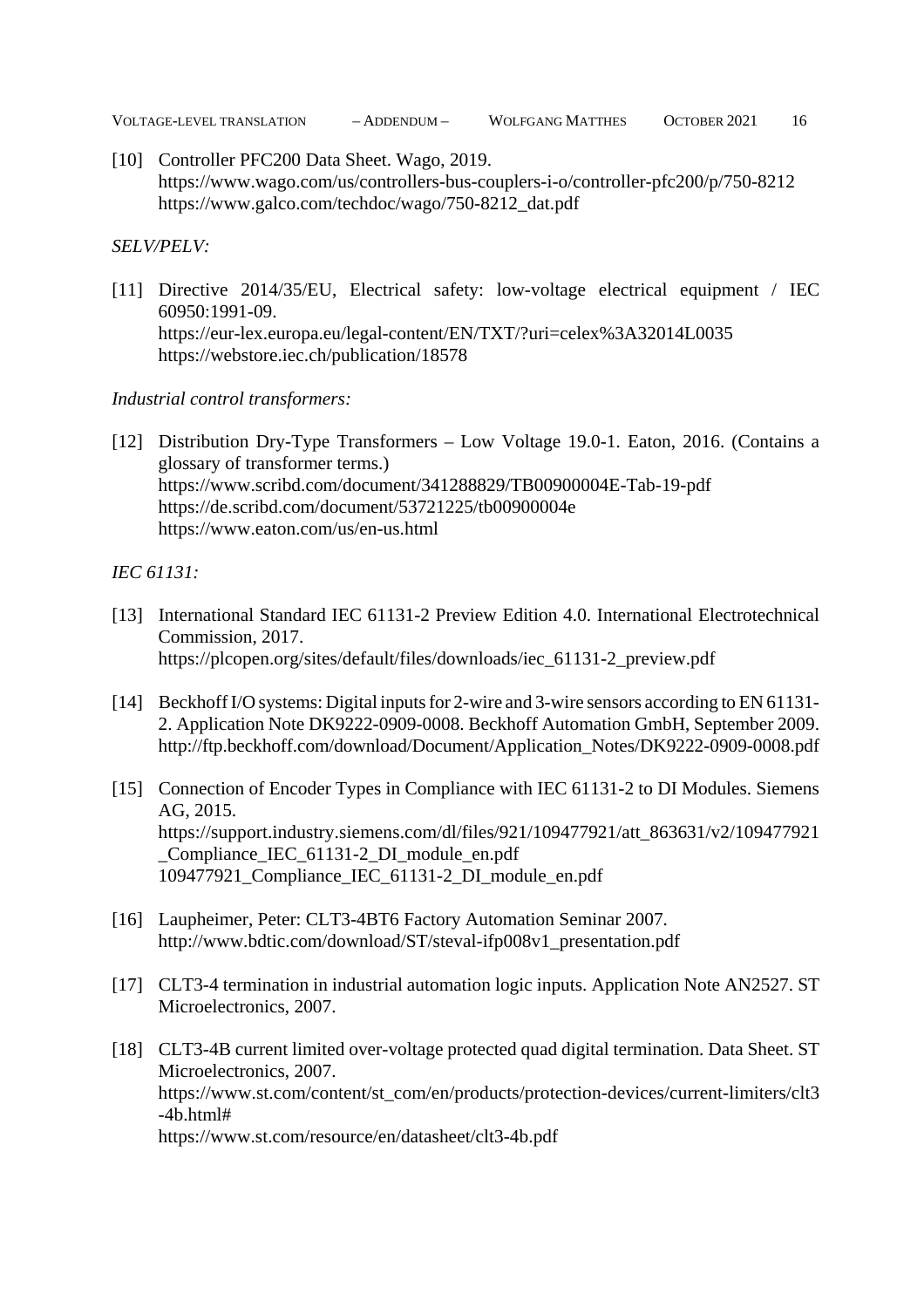- [19] PCLT (Programmable current limited termination). Application Note AN2482. ST Microelectronics, 2007. https://www.stmicroelectronics.com.cn/resource/en/application\_note/cd00147591-pclt-p rogrammable-current-limited-termination-stmicroelectronics.pdf
- [20] Hofman, Milos: Self-Powered Digital Input with CLT03-2Q3. ST Microelectronics, 2020. https://www.st.com/content/ccc/resource/sales\_and\_marketing/presentation/product\_pre sentation/group0/98/13/4b/3f/73/5f/46/82/Self-powered\_Digital\_Inputs\_with\_CLT03-2 Q3 Narrated English/files/Self-powered Digital Inputs with CLT03-2Q3 Narrated English.pdf/jcr:content/translations/en.Self-powered\_Digital\_Inputs\_with\_CLT03-2Q3 \_Narrated\_English.pdf
- [21] Rossetti, Nazareno; Partow, Tony: Efficient I/O Interfaces Dramatically Reduce Heat Generation in Your PLC Digital I/O Module. Design Solutions 9. Maxim Integrated, 2016. https://www.powersystemsdesign.com/efficient-io-drastically-reduces-heat/90

## *Bidirectional I/O:*

- [22] Finally Digital IO Means Digital IO! Design Solutions 46. Maxim Integrated, 2016. https://www.mouser.com/pdfDocs/ds46-finally-digial-io-means-digial-io1.pdf
- [23] Long, Sean; Jackson, Michael: Use Configurable Digital IO to Give Your Industrial Controller the Edge. Design Solutions 7349. Maxim Integrated, 2020. https://www.maximintegrated.com/en/design/technical-documents/design-solutions/7/7 349.html

## *Integrated level translators:*

- [24] Industrial Digital Inputs: They're Not Quite as Simple as Counting from 0 to 1. Design Solutions 111. Maxim Integrated, 2018. https://www.maximintegrated.com/en/design/technical-documents/design-solutions/7/7 367.html
- [25] Design Guide for PLC Digital Input Modules Using the Si838x. Application Note AN970. Silicon Labs, 2019. https://www.silabs.com/isolation/industrial-io/si838x-digital-isolators https://www.silabs.com/documents/public/application-notes/AN970.pdf
- [26] Programmable Logic Control (PLC) Solutions Guide SLYY041a. Texas Instruments, 2013.
- [27] Voltage Translation Buying Guide SLYY165a. Texas Instruments, 2021. https://www.ti.com/lit/sg/slyy165a/slyy165a.pdf?ts=1620377039360&ref\_url=https%25 3A%252F%252Fwww.ti.com%252Flogic-circuit%252Fvoltage-level-translation%252F overview.html https://www.ti.com/lit/pdf/slyy165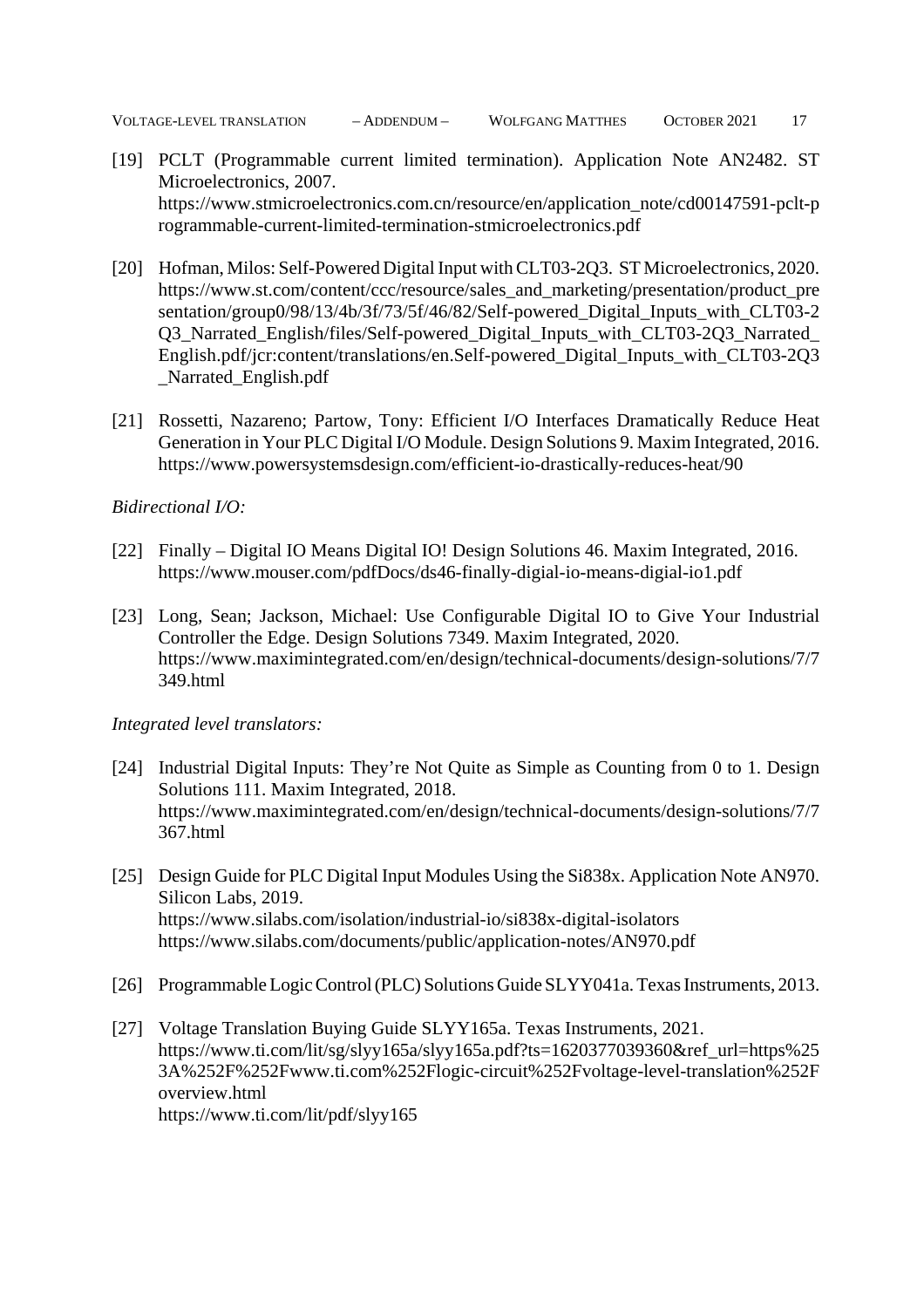- [28] 8-Channel Digital Input Module for Programmable Logic Controllers (PLCs). Reference Design TIDU196A. Texas Instruments, 2014. https://www.ti.com/lit/ug/tidu196a/tidu196a.pdf?ts=1620370237241&ref\_url=https%25 3A%252F%252Fwww.ti.com%252Ftool%252FTIDA-00017 https://www.ti.com/lit/pdf/tidu196
- [29] Kamath, Anant: How To Simplify Isolated 24-V PLC Digital Input Module Designs. TI Tech Notes SLLA370B. Texas Instruments, 2018. https://www.ti.com/lit/an/slla370b/slla370b.pdf?ts=1620376677928&ref\_url=https%25 3A%252F%252Fwww.google.com%252F

## *IC Packages:*

- [30] SMT Assembly and PCB Design Guidelines for Maxim's Standard Wire-Bonded Quad Flatpack, No Leads (QFN) Packages. Application Note 6382. Maxim Integrated, 2014. https://www.maximintegrated.com/en/design/technical-documents/app-notes/6/6382.html https://pdfserv.maximintegrated.com/en/an/AN6382.pdf
- [31] Thomas, Shasta; Quach, Bill: Layout Considerations for High-Power Circuits. Tutorial 5389 Maxim Integrated, 2012. https://www.maximintegrated.com/en/design/technical-documents/tutorials/5/5389.html https://pdfserv.maximintegrated.com/en/an/TUT5389.pdf

*Microcontrollers and CPLDs:*

- [32] Steele, Denny: Cut Power 100X Using CPLD Coprocessors in Portable Applications. Altera, 2007.
- [33] Six Ways to Replace a Microcontroller with a CPLD. White Paper WP-01041. Altera, 2007.
- [34] Using Zero-Power CPLDs to Substantially Lower Power Consumption in Portable Applications. White Paper WP-01042. Altera, 2007.

*Mechanical design and level translation with discrete components:*

- [35] Matthes, Wolfgang: Creative Mechanical Ideas for Embedded Systems. Professional Style Projects. Circuit Cellar, Issue 358, May 2020, p. 28-35.
- [36] Matthes, Wolfgang: Microcontroller Modules for the Ambitious. Circuit Cellar, Issue 312, July 2016, p. 34-42.
- [37] IEC 61131-2 compatible inputs and outputs at the SC1x3 Controller. Application Note AN\_SC1X3\_IO\_V1.PDF. Beck IPC GmbH, n. d.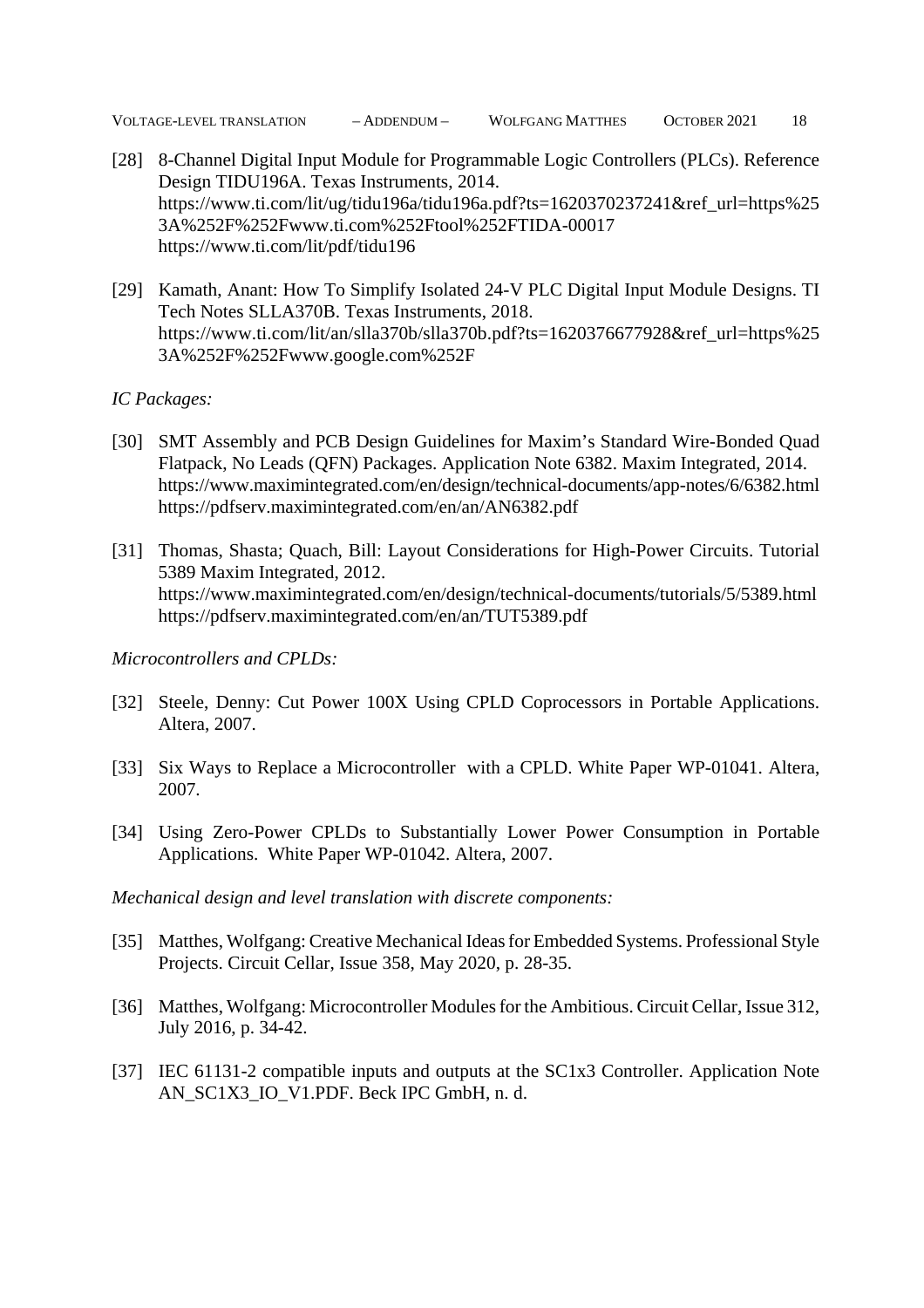- [38] Such transistors are dubbed Digital Transistors or BRTs = Base Resistor Transistors. https://www.infineon.com/cms/en/product/small-signal-transistors-diodes/bipolar-transi stor/digital-transistor/ https://www.onsemi.com/products/discretes-drivers/digital-transistors-brts Understanding a Digital Transistor Datasheet. Application Note AND9129/D. ON Semiconductor, 2013. https://www.onsemi.com/pub/collateral/and9129-d.pdf
- [39] Kay, Art; Claycomb, Timothy: Comparator with Hysteresis Reference Design. TIDU020A. Texas Instruments Incorporated, 2013–2014. https://www.ti.com/lit/ug/tidu020a/tidu020a.pdf
- [40] Guide to Adding Extra Hysteresis to Comparators. Application Note 3616. Maxim Integrated Products, 2005. https://www.maximintegrated.com/en/design/technical-documents/app-notes/3/3616.html

#### *Some Data Sheets:*

The corresponding Internet links have been omitted here because it is easy to find the data sheets on the manufacturer's websites. If not, searching the whole net may help.

- [D1] MAX31910 Ultra-Low Power Industrial, Octal, Digital Input Translator/Serializer. Data Sheet. Maxim Integrated, 2014.
- [D2] MAX31912 Ultra-Low Power Industrial, Octal, Digital Input Translator/Serializer. Data Sheet. Maxim Integrated, 2015.
- [D3] MAX31914 Ultra-Low Power Industrial, Octal, Digital Input Translator/Serializer. Data Sheet. Maxim Integrated, 2015.
- [D4] MAX31911 Industrial, Octal, Digital Input Translator/Serializer. Data Sheet. Maxim Integrated, 2017.
- [D5] MAX31913 Industrial, Octal, Digital Input Translator/Serializer. Data Sheet. Maxim Integrated, 2015.
- [D6] MAX31915 Industrial, Octal, Digital Input Translator/Serializer. Data Sheet. Maxim Integrated, 2015.
- [D7] MAX14900E Octal, High Speed, Industrial, High-side Switch. Data Sheet. Maxim Integrated, 2015.
- [D8] MAX14914 High-Side Switch with Settable Current-Limiting, Push-Pull Driver Option, and Digital Input Configuration. Data Sheet. Maxim Integrated, 2020.
- [D9] MAX22190 Octal Industrial Digital Input with Diagnostics. Data Sheet. Maxim Integrated, 2020.
- [D10] MAX22195 High-Speed, Octal, Industrail Digital Input with Parallel Output. Data Sheet. Maxim Integrated, 2021.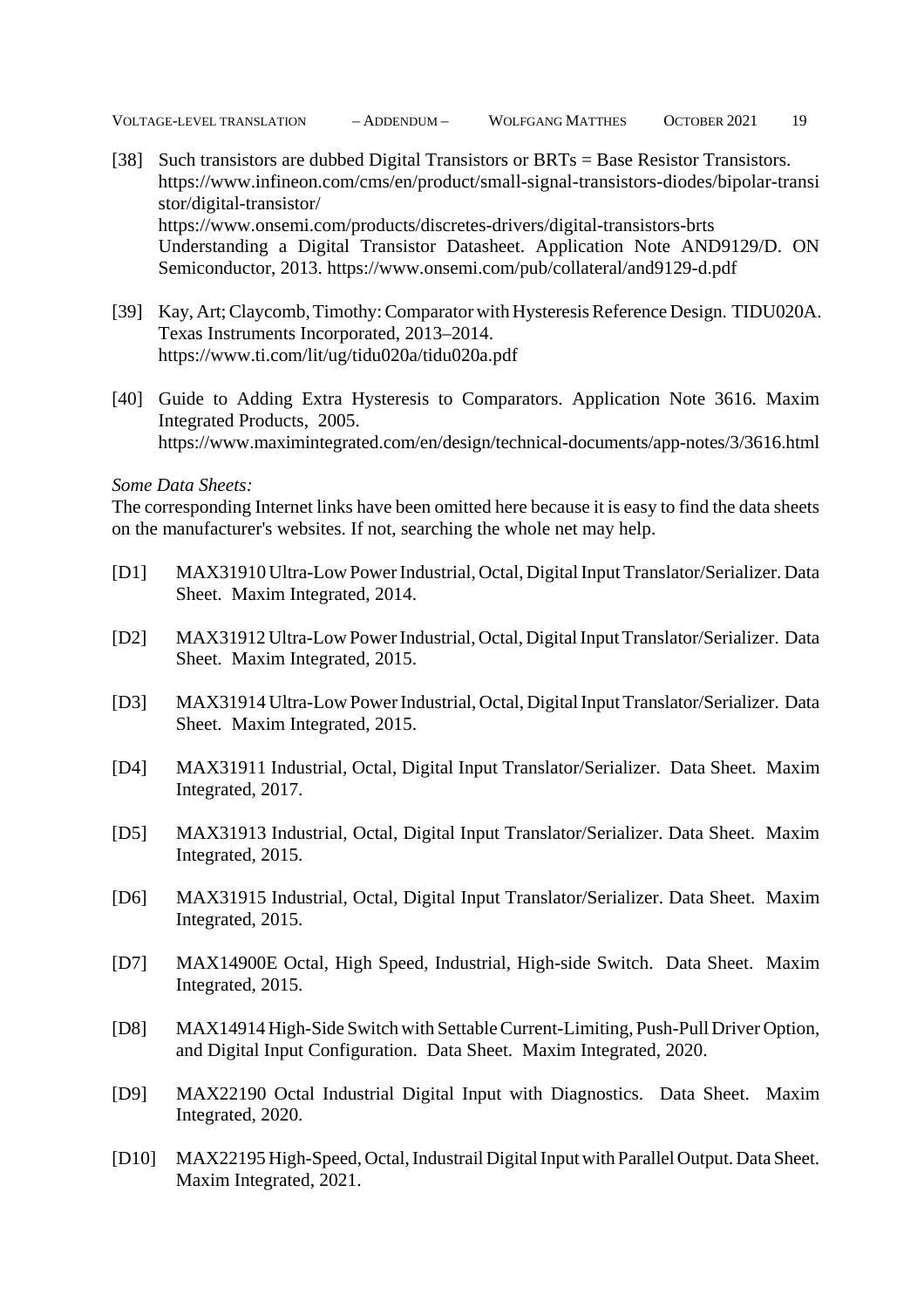- [D11] MAX14906 Quad-Channel Industrial Digital Output, Digital Input. Data Sheet. Maxim Integrated, 2020.
- [D12] MAX14483 6-Channel, Low-Power, 3.75kVRMS SPI Digital Isolator. Data Sheet. Maxim Integrated, 2020.
- [D13] Si838x Data Sheet. Bipolar Digital Field Inputs for PLCs and Industrial I/O Modules. Silicon Labs, 2019.
- [D14] SN65HVS880 24 V, Eight-Channel Digital-Input Serializer. Data Sheet SLAS592C. Texas Instruments, 2018.
- [D15] SN65HVS881 Industrial 8-Digital-Input Serializer with Diagnostics. Data Sheet SLAS642. Texas Instruments, 2009.
- [D16] SN65HVS88534 V Digital-Input Serializer for 5V Systems. Data Sheet SLAS638. Texas Instruments, 2009.
- [D17] DRV8806 Quad Serial Interface Low-Side Driver IC. Data Sheet SLVSBA3B. Texas Instruments, 2014.
- [D18] DRV8860 8 Channel Serial Interface Low-Side Driver. Data Sheet SLRS065B. Texas Instruments, 2014.
- [D19] SN74LVC8T245 8-Bit Dual-Supply Bus Transceiver With Configurable Voltage Translation and 3-State Outputs. Data Sheet SCES584B. Texas Instruments, 2014.
- [D20] VN330SP-E Quad high-side smart power solid-state relay. Data sheet DocID11504. ST Microelectronics, 2020. https://www.st.com/resource/en/datasheet/vn330sp-e.pdf

# **Sources**

*The author's project homepages:*

https://www.realcomputerprojects.dev https://www.controllersandpcs.de/projects.htm

*Datasheets, application notes, reference designs, tutorials and so on:* https://www.analog.com https://www.maximintegrated.com https://www.silabs.com/ https://www.ti.com